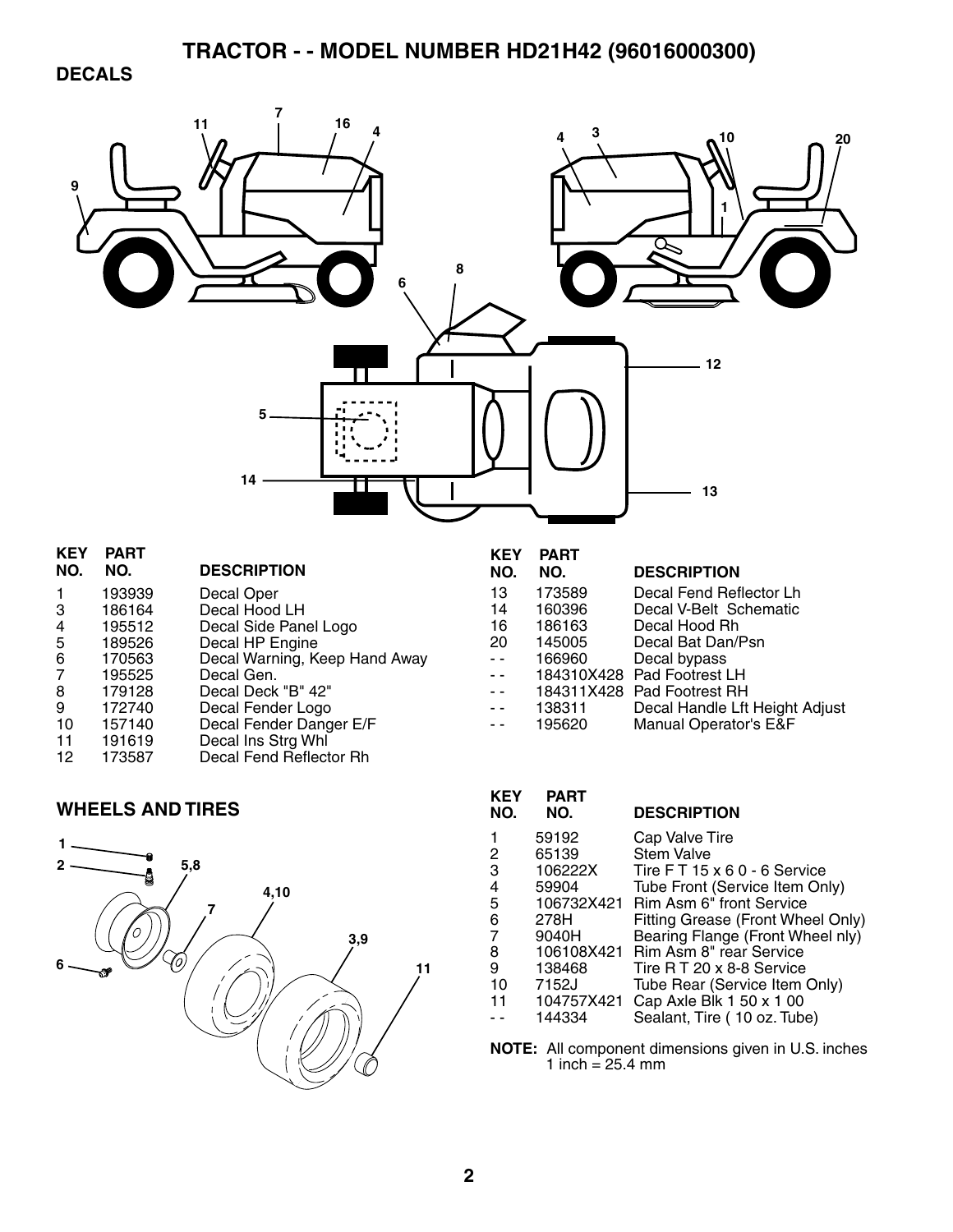#### **SCHEMATIC**

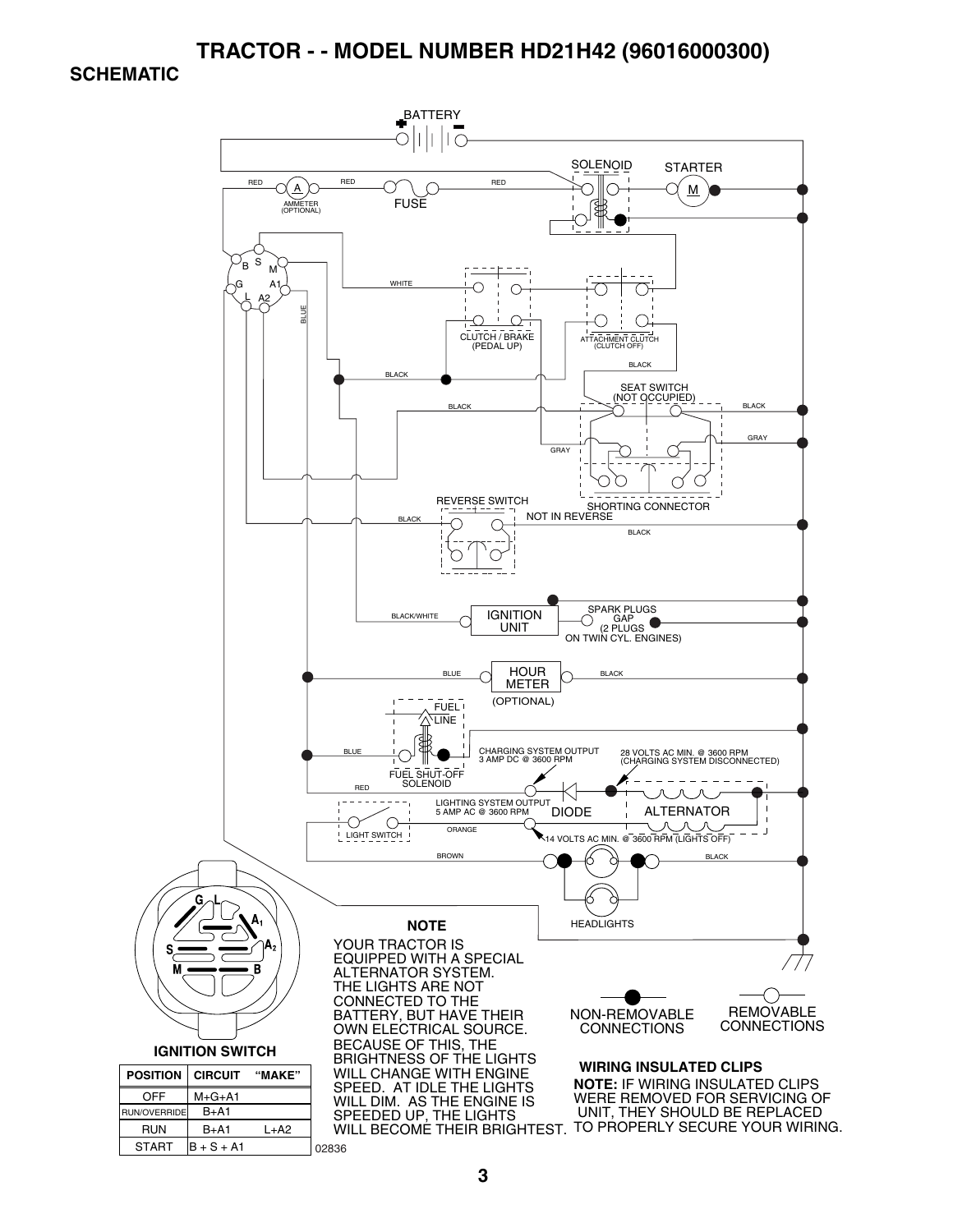**TRACTOR - - MODEL NUMBER HD21H42 (96016000300) ELECTRICAL** 

![](_page_2_Figure_1.jpeg)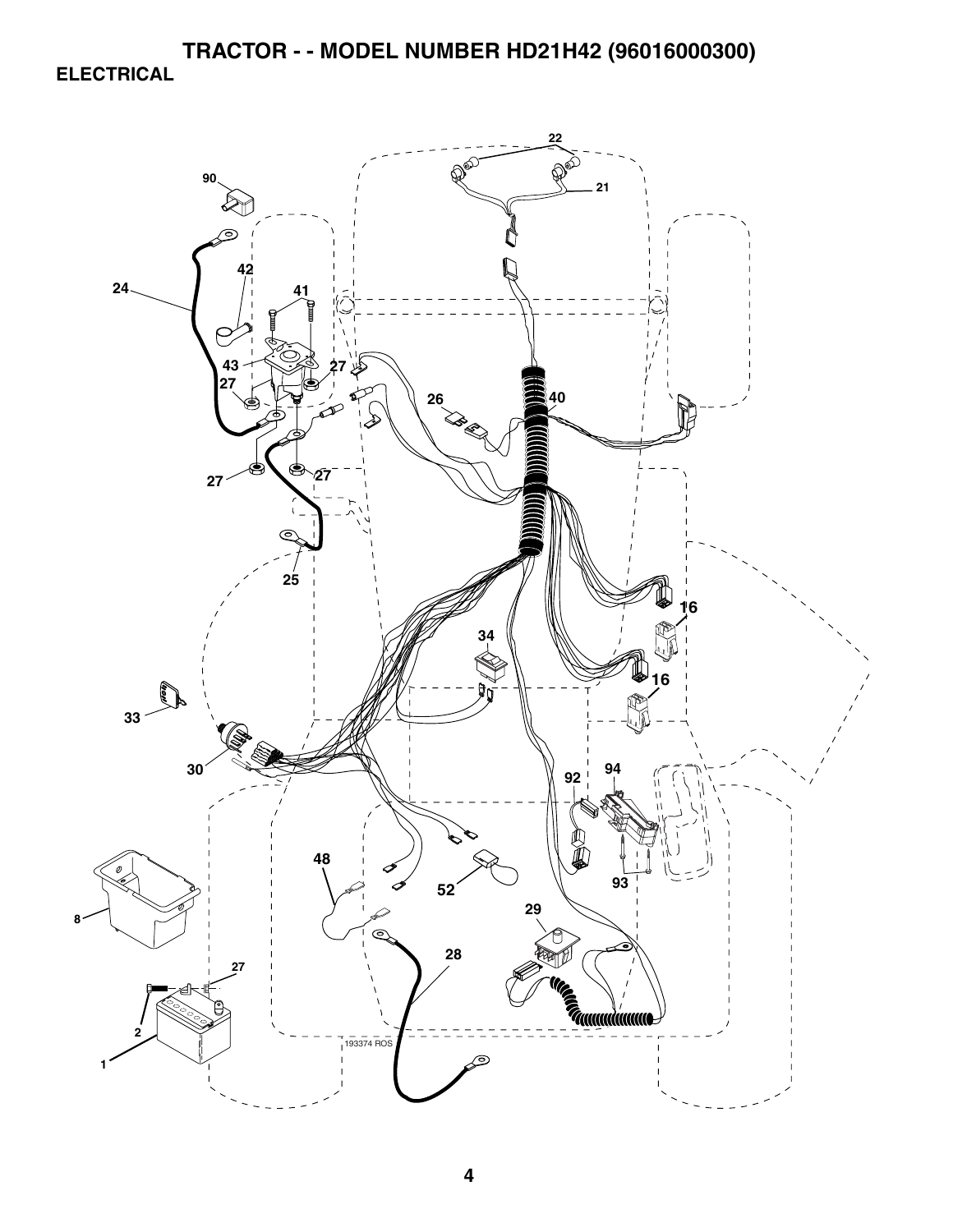| NO. NO. | <b>KEY PART</b> | <b>DESCRIPTION</b>                    |
|---------|-----------------|---------------------------------------|
| 1       | 144927          | Battery                               |
| 2       | 74760412        | Bolt Hex Hd 1/4-20 unc x 3/4          |
| 8       | 176689          | Box Battery                           |
| 16      | 176138          | Switch Interlock                      |
|         | 21 183759       | <b>Harness Socket Light</b>           |
| 22      | 4152J           | Bulb, Light # 1156                    |
| 24      | 4799J           | Cable Battery                         |
|         | 25 146147       | Cable Battery 6 Ga. Red w/16 wire 44" |
|         | 26 175158       | Fuse                                  |
|         | 27 73510400     | Nut Keps Hex 1/4-20 unc               |
|         | 28 4207J        | Cable Ground 12" Blk 6 Ga.            |
| 29      | 192749          | <b>Switch Seat</b>                    |
|         | 30 193350       | Switch Ign                            |
|         | 33 140401       | Key Ign Molded Generic                |
|         | 34 110712X      | Switch Light/Reset                    |
|         | 40 193374       | Harness Ign                           |
|         | 41 71110408     | Bolt Fin Hex 1/4-20 unc x 1/2         |
| 42      | 131563          | <b>Cover Terminal Red</b>             |
| 43      | 178861          | Solenoid                              |
| 48      | 140844          | Adapter Ammeter                       |
|         | 52 141940       | <b>Protection Loop</b>                |
|         | 90 180449       | <b>Cover Terminal</b>                 |
|         | 92 193465       | Harness Pigtail Reverse Switch        |
| 93      | 192540          | Screw Plastite 10-14 x 2.0            |
| 94      | 191834          | Module Reverse ROS                    |

**NOTE:** All component dimensions given in U.S. inches 1 inch  $= 25.4$  mm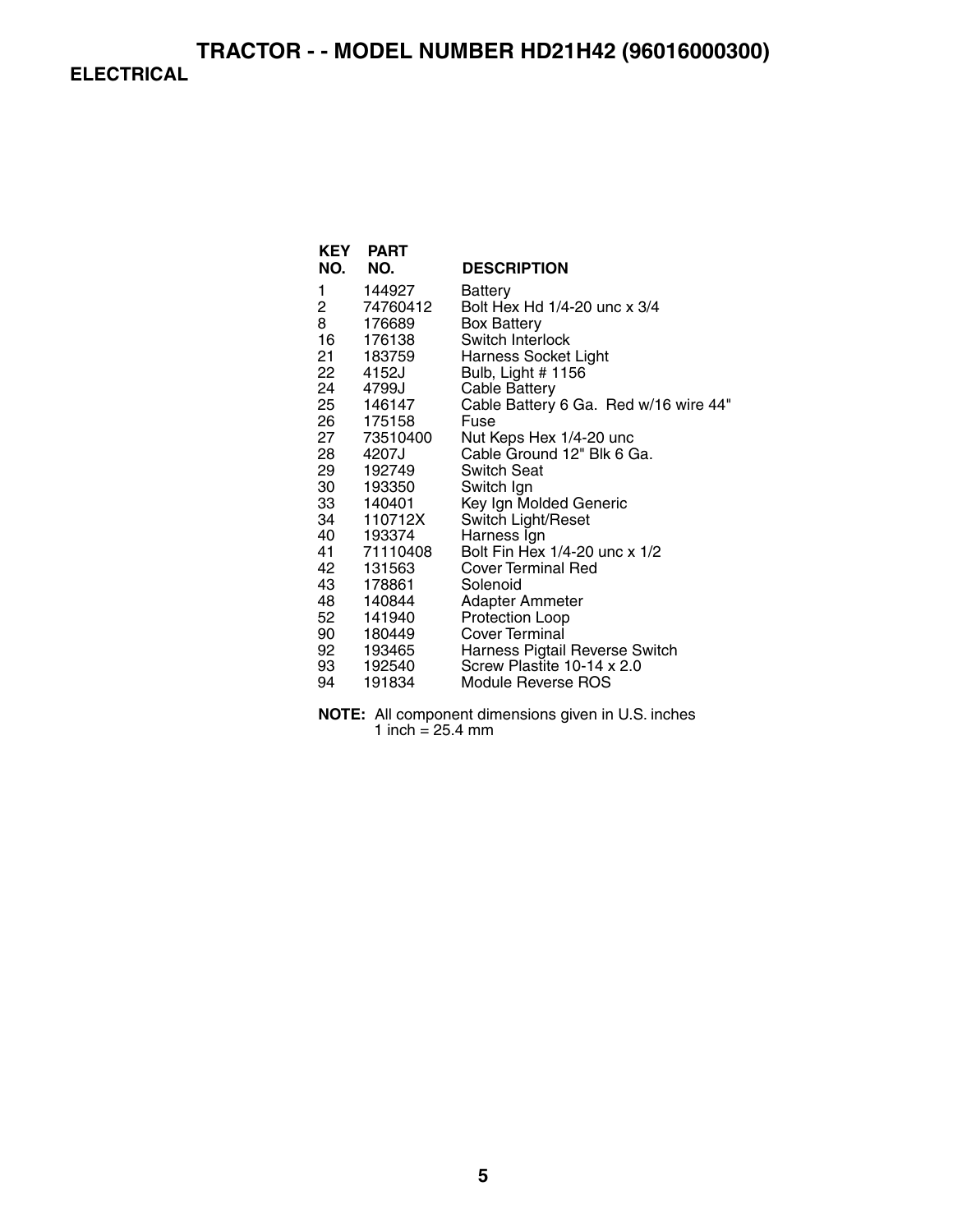**CHASSIS** 

![](_page_4_Figure_2.jpeg)

chassis\_elite sv\_pro\_11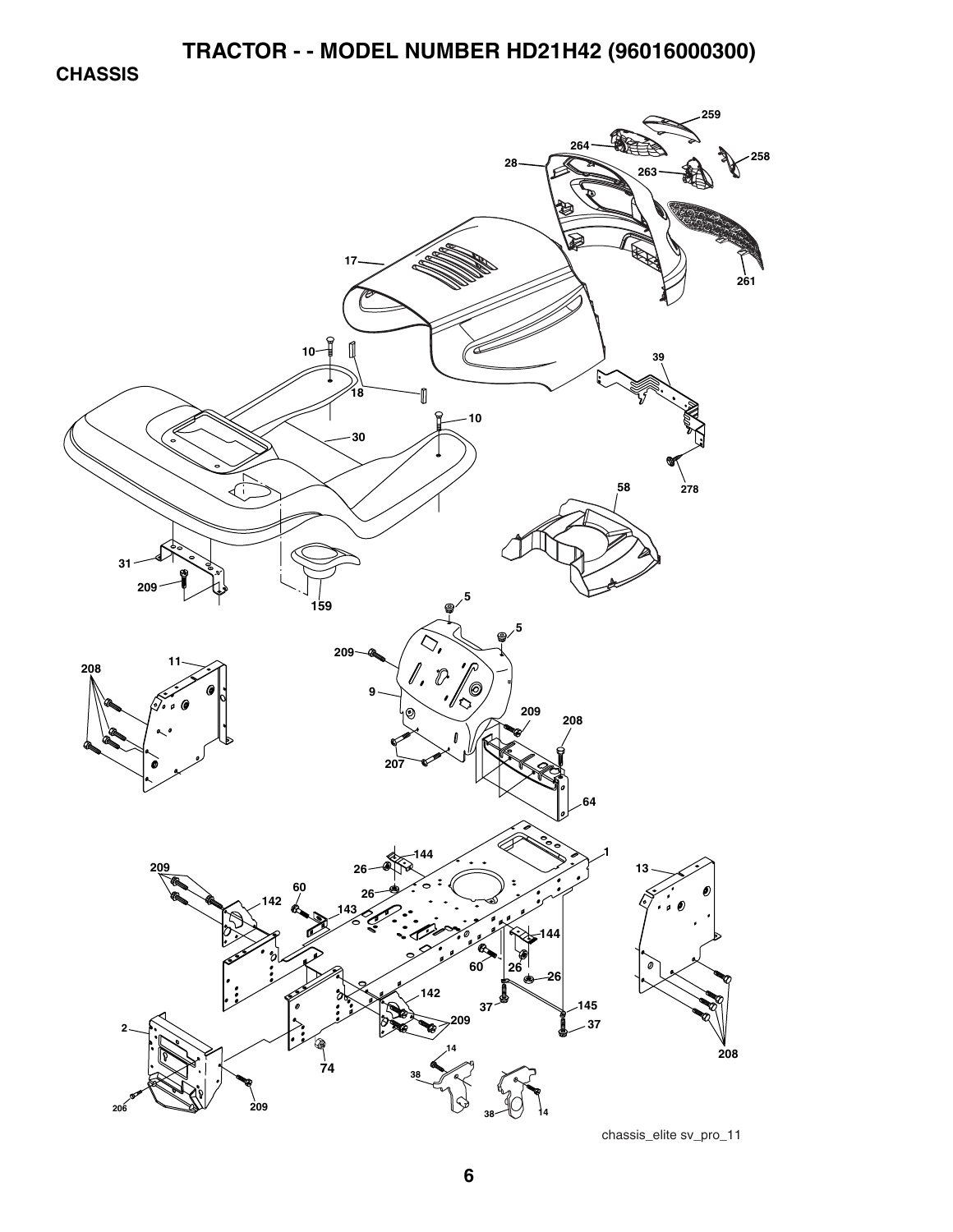**CHASSIS** 

| <b>KEY</b><br>NO.                                                                                                                                                                     | <b>PART</b><br>NO.                                                                                                                                                                                                                                                                                                                                              | <b>DESCRIPTION</b>                                                                                                                                                                                                                                                                                                                                                                                                                                                                                                                                                                                                                                                                                                                           |
|---------------------------------------------------------------------------------------------------------------------------------------------------------------------------------------|-----------------------------------------------------------------------------------------------------------------------------------------------------------------------------------------------------------------------------------------------------------------------------------------------------------------------------------------------------------------|----------------------------------------------------------------------------------------------------------------------------------------------------------------------------------------------------------------------------------------------------------------------------------------------------------------------------------------------------------------------------------------------------------------------------------------------------------------------------------------------------------------------------------------------------------------------------------------------------------------------------------------------------------------------------------------------------------------------------------------------|
| 1<br>2<br>5<br>9<br>10<br>11<br>13<br>14<br>17<br>18<br>26<br>28<br>30<br>31<br>37<br>38<br>39<br>58<br>60<br>64<br>74<br>142<br>143<br>144<br>145<br>159<br>206<br>207<br>208<br>209 | 174619<br>176554<br>155272<br>193510X010 Dash P/L<br>72140608<br>174996<br>17490608<br>183393X428 Hood<br>184921<br>73800600<br>183828<br>192393X428 Fender<br>139976<br>17490508<br>175710<br>174714<br>189350<br>72140606<br>154798<br>73680600<br>175702<br>186689<br>175582<br>156524<br>155123X428 Cupholder<br>170165<br>17670508<br>17670608<br>17000612 | Chassis<br>Drawbar<br><b>Bumper Hood/Dash</b><br>Bolt Carriage 3/8-16 x 1<br>Panel Dash Lh<br>179174X010 Panel Dash Rh<br>Screw Thdrol 3/8-16 x 1/2<br><b>Bumper Hood</b><br>Nut Lock Hex W/Ins 3/8-16 unc<br>Grille/Lens Asm (Includes Nos. 258, 259, 261, 263, 264)<br><b>Bracket Fender</b><br>Screw Thdrol 6/16-18 x 1/2 TYT<br><b>Bracket Asm Pivot Mower Rear</b><br><b>Bracket Pivot</b><br>Duct Air<br>Bolt 3/8-16 UNC x 3/4<br>Dash Lower STLT<br>Nut Crownlock 3/8-16 UNC<br><b>Plate Reinforcement STLT</b><br>Bracket Swaybar chassis Notch<br><b>Bracket Footrest Step-Thru</b><br>Rod Pivot Chassis/Hood<br>Bolt Shoulder 5/16-18<br>Screw Thdrol 5/16-18 x 1/2<br>Screw Thdrol 3/8-16 x 1/2<br>Screw Hexwsh Thdr 3/8-16 x 3/4 |
|                                                                                                                                                                                       |                                                                                                                                                                                                                                                                                                                                                                 |                                                                                                                                                                                                                                                                                                                                                                                                                                                                                                                                                                                                                                                                                                                                              |
| 258<br>259<br>261<br>263<br>264<br>278<br>- -<br>$ -$                                                                                                                                 | 183829X428 Insert Grille<br>183833<br>183832<br>191611<br>5479J<br>187801                                                                                                                                                                                                                                                                                       | 183835X599 Lens Grille Pro RH<br>183834X599 Lens Grille Pro LH<br><b>Bezel Grille RH</b><br><b>Bezel Grille LH</b><br>Screw 10 x 3/4 Single Lead Hex<br>Plug BTN BIK<br><b>Plug Dome Plastic</b>                                                                                                                                                                                                                                                                                                                                                                                                                                                                                                                                             |

**NOTE:** All component dimensions given in U.S. inches 1 inch = 25.4 mm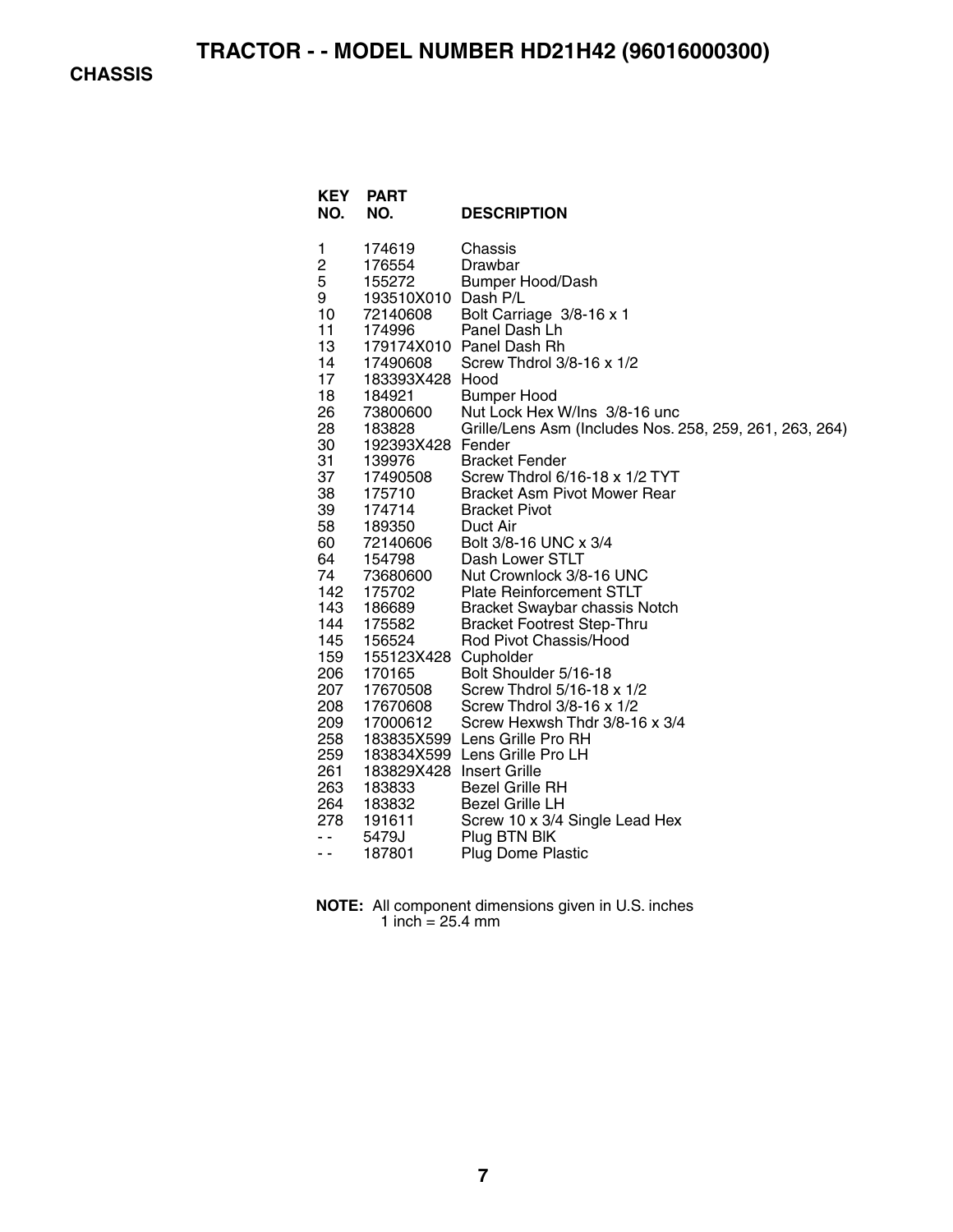**DRIVE** 

![](_page_6_Figure_2.jpeg)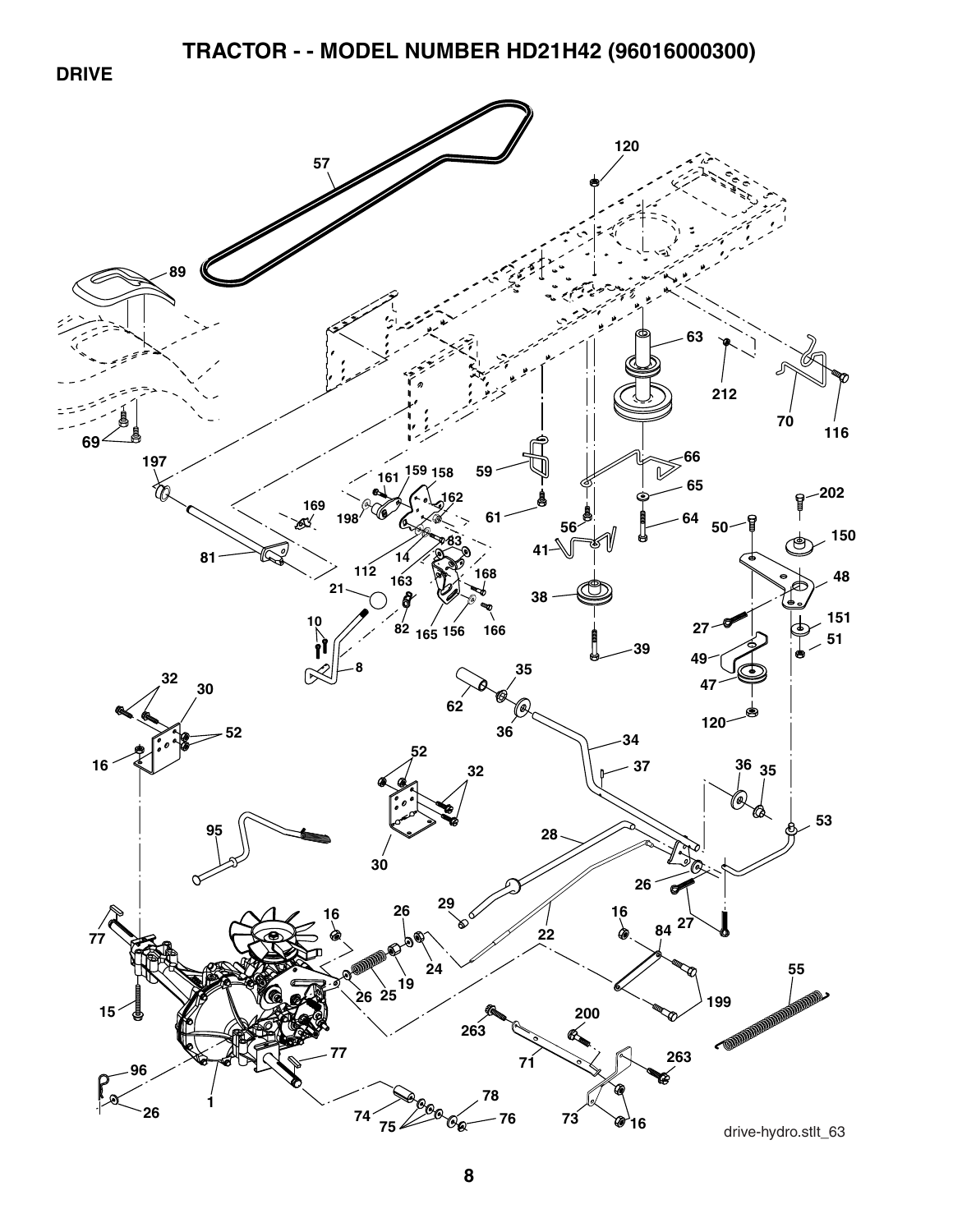#### **DRIVE**

| 66<br>154778<br>Keeper Belt Engine<br>Transaxle Hydro Gear 314-0510<br>1<br>.<br>69<br>142432<br>Screw Hex Wsh Hi-Lo 1/4-1/2 unc<br>(Order Parts From Transaxle Manu-<br>70<br>134683<br><b>Guide Belt</b><br>facturer)<br>71<br>169183<br>Strap Torque Lh Hydro<br>192502<br><b>Rod Shift</b><br>8<br>73<br>169182<br>Strap Torque Rh Hydro<br>Pin Cotter 1/8 x 1 CAD<br>10<br>76020416<br>74<br>137057<br>Spacer, Axle<br>14<br>10040400<br>Washer Lock Hvy Helical<br>75<br>Washer 25/32 x 1-1/4 x 16 Ga.<br>121749X<br>15<br>74490544<br>Bolt, Hex FLGHD 5/16-18 Gr. 5<br>76<br>12000001<br>E-Ring<br>16<br>73800500<br>Nut Lock Hex W/Ins 5/16-18 unc<br>77<br>123583X<br>Key, Square<br>19<br>73800600<br>Nut Lock Hex W/Wsh 3/8-16 unc<br>78<br>Washer 25/32 x 1-5/8 x 16 Ga.<br>121748X<br>21<br>140845<br>Knob, Round 1/2-13<br>81<br>165596<br>Shaft Asm. Cross Hydro<br>22<br>169498<br>Rod, Brake Hydro<br>82<br>165711<br>Spring Torsion T/A<br>24<br>73350600<br><b>Nut</b><br>83<br>19171216<br>Washer 17/32 x 3/4 x 16 Ga.<br>25<br>Spring, Brake Rod<br>106888X<br>84<br>169594<br>Link Transaxle<br>26<br>19131316<br>Washer<br>89<br>192387X428 Console, Shift<br>27<br>76020412<br>Pin Cotter 1/8 x 3/4 CAD.<br>95<br>Control Asm Bypass Hydro<br>170201<br>28<br>175765<br>Rod, Parking Brake<br>96<br>4497H<br>Retainer Spring 1" Zinc/Cad<br>29<br>71673<br>Cap, Parking Brake<br>112<br>19091210<br>Washer 9/32 x 3/4 x 10 Ga.<br>30<br>169592<br>Bracket, Transaxle<br>116<br>72140608<br>Bolt RDHD SQNK 3/8-16 unc x 1<br>32<br>74760512<br>Bolt Hex Hd 5/16-18 unc x 3/4<br>120<br>73900600<br>Nut Lock Flg 3/8-16 unc<br>34<br>175578<br>Shaft, Foot Pedal<br>150<br>175456<br><b>Spacer Retainer</b><br>35<br>120183X<br>Bearing, Nylon<br>151<br>19133210<br>Washer 13/32 x 2 x 10 Ga.<br>36<br>Washer<br>19211616<br>156<br>166002<br>Washer Srrted 5/16 ID x 1.125<br>37<br>1572H<br>Pin, Roll<br>158<br>165589<br><b>Bracket Shift Mount</b><br>38<br>Pulley, Composite<br>179114<br>159<br>183900<br>Hub Shift<br>39<br>Bolt Rdhd 3/8-16 unc x 2-3/4 Gr. 5<br>72110622<br>161<br>Bolt Rdhd Sqnk 1/4-20 x 3/4 Gr. 5<br>72140406<br>41<br>175556<br>Keeper, Belt Idler<br>162<br>73680400<br>Nut Crownlock 1/4-20 unc<br>47<br>127783<br>Pulley, Idler, V-Groove<br>163<br>74780416<br>Bolt Hex Fin 1/4-20 unc x 1 Gr. 5<br>48<br>Bellcrank Clutch Grnd Drv STL<br>154407<br>165<br>165623<br><b>Bracket Pivot Lever</b><br>49<br>123205X<br>Retainer, Belt<br>166<br>17490510<br>Screw 5/16-18 x 5/8<br>50<br>72110612<br>Bolt Carr Sh 3/8-16 x 1-1/2 Gr. 5<br>168<br>165492<br>Bolt Shoulder 5/16-18 x .561<br>51<br>73680600<br>Nut Crownlock 3/8-16 unc<br>169<br>165580<br>Plate Fastening Lt<br>52<br>73680500<br>Nut Crownlock 5/16-18 unc<br>197<br>169613<br>Nyliner Snap-In 5/8" ID<br>53<br>105710X<br>Link, Clutch<br>198<br>169593<br>Washer Nyl 7/8 ID x .105<br>55<br>105709X<br>Spring, Return, Clutch<br>199<br>169612<br>Bolt Shoulder 5/16-18 unc<br>56<br>Screw 3/8-16 x 1-1/4<br>17060620<br>200<br>72140508<br>Bolt Rdhd Sqnk 5/16-18 unc x 1<br>57<br>140294<br>V-Belt, Ground Drive<br>202<br>72110614<br>Bolt Carr Sh 3/8-16 x 1-3/4 Gr. 5<br>59<br>169691<br>Keeper, Center Span<br>212<br>145212<br>Nut Hex flange Lock<br>61<br>17120614<br>Screw 3/8-16 x .875<br>263<br>Screw 3/8-16 x 3/4<br>17000612<br>62<br>8883R<br>Cover, Pedal<br>63<br>175410<br>Pulley, Engine<br>64<br>Bolt Hex 7/16-20 x 4 x Gr. 5-1.5 Thr<br>173937<br>NOTE: All component dimensions given in U.S. inches<br>1 inch = $25.4 \, \text{mm}$ | <b>KEY</b><br>NO. | <b>PART</b><br>NO. | <b>DESCRIPTION</b> | <b>KEY</b><br>NO. | <b>PART</b><br>NO. | <b>DESCRIPTION</b> |
|--------------------------------------------------------------------------------------------------------------------------------------------------------------------------------------------------------------------------------------------------------------------------------------------------------------------------------------------------------------------------------------------------------------------------------------------------------------------------------------------------------------------------------------------------------------------------------------------------------------------------------------------------------------------------------------------------------------------------------------------------------------------------------------------------------------------------------------------------------------------------------------------------------------------------------------------------------------------------------------------------------------------------------------------------------------------------------------------------------------------------------------------------------------------------------------------------------------------------------------------------------------------------------------------------------------------------------------------------------------------------------------------------------------------------------------------------------------------------------------------------------------------------------------------------------------------------------------------------------------------------------------------------------------------------------------------------------------------------------------------------------------------------------------------------------------------------------------------------------------------------------------------------------------------------------------------------------------------------------------------------------------------------------------------------------------------------------------------------------------------------------------------------------------------------------------------------------------------------------------------------------------------------------------------------------------------------------------------------------------------------------------------------------------------------------------------------------------------------------------------------------------------------------------------------------------------------------------------------------------------------------------------------------------------------------------------------------------------------------------------------------------------------------------------------------------------------------------------------------------------------------------------------------------------------------------------------------------------------------------------------------------------------------------------------------------------------------------------------------------------------------------------------------------------------------------------------------------------------------------------------------------------------------------------------------------------------------------------------------------------------------------------------------------------------------------------------------------------------------------------------------------------------------------------------------------------------------------|-------------------|--------------------|--------------------|-------------------|--------------------|--------------------|
|                                                                                                                                                                                                                                                                                                                                                                                                                                                                                                                                                                                                                                                                                                                                                                                                                                                                                                                                                                                                                                                                                                                                                                                                                                                                                                                                                                                                                                                                                                                                                                                                                                                                                                                                                                                                                                                                                                                                                                                                                                                                                                                                                                                                                                                                                                                                                                                                                                                                                                                                                                                                                                                                                                                                                                                                                                                                                                                                                                                                                                                                                                                                                                                                                                                                                                                                                                                                                                                                                                                                                                                      |                   |                    |                    |                   |                    |                    |
|                                                                                                                                                                                                                                                                                                                                                                                                                                                                                                                                                                                                                                                                                                                                                                                                                                                                                                                                                                                                                                                                                                                                                                                                                                                                                                                                                                                                                                                                                                                                                                                                                                                                                                                                                                                                                                                                                                                                                                                                                                                                                                                                                                                                                                                                                                                                                                                                                                                                                                                                                                                                                                                                                                                                                                                                                                                                                                                                                                                                                                                                                                                                                                                                                                                                                                                                                                                                                                                                                                                                                                                      |                   |                    |                    |                   |                    |                    |
|                                                                                                                                                                                                                                                                                                                                                                                                                                                                                                                                                                                                                                                                                                                                                                                                                                                                                                                                                                                                                                                                                                                                                                                                                                                                                                                                                                                                                                                                                                                                                                                                                                                                                                                                                                                                                                                                                                                                                                                                                                                                                                                                                                                                                                                                                                                                                                                                                                                                                                                                                                                                                                                                                                                                                                                                                                                                                                                                                                                                                                                                                                                                                                                                                                                                                                                                                                                                                                                                                                                                                                                      |                   |                    |                    |                   |                    |                    |
|                                                                                                                                                                                                                                                                                                                                                                                                                                                                                                                                                                                                                                                                                                                                                                                                                                                                                                                                                                                                                                                                                                                                                                                                                                                                                                                                                                                                                                                                                                                                                                                                                                                                                                                                                                                                                                                                                                                                                                                                                                                                                                                                                                                                                                                                                                                                                                                                                                                                                                                                                                                                                                                                                                                                                                                                                                                                                                                                                                                                                                                                                                                                                                                                                                                                                                                                                                                                                                                                                                                                                                                      |                   |                    |                    |                   |                    |                    |
|                                                                                                                                                                                                                                                                                                                                                                                                                                                                                                                                                                                                                                                                                                                                                                                                                                                                                                                                                                                                                                                                                                                                                                                                                                                                                                                                                                                                                                                                                                                                                                                                                                                                                                                                                                                                                                                                                                                                                                                                                                                                                                                                                                                                                                                                                                                                                                                                                                                                                                                                                                                                                                                                                                                                                                                                                                                                                                                                                                                                                                                                                                                                                                                                                                                                                                                                                                                                                                                                                                                                                                                      |                   |                    |                    |                   |                    |                    |
|                                                                                                                                                                                                                                                                                                                                                                                                                                                                                                                                                                                                                                                                                                                                                                                                                                                                                                                                                                                                                                                                                                                                                                                                                                                                                                                                                                                                                                                                                                                                                                                                                                                                                                                                                                                                                                                                                                                                                                                                                                                                                                                                                                                                                                                                                                                                                                                                                                                                                                                                                                                                                                                                                                                                                                                                                                                                                                                                                                                                                                                                                                                                                                                                                                                                                                                                                                                                                                                                                                                                                                                      |                   |                    |                    |                   |                    |                    |
|                                                                                                                                                                                                                                                                                                                                                                                                                                                                                                                                                                                                                                                                                                                                                                                                                                                                                                                                                                                                                                                                                                                                                                                                                                                                                                                                                                                                                                                                                                                                                                                                                                                                                                                                                                                                                                                                                                                                                                                                                                                                                                                                                                                                                                                                                                                                                                                                                                                                                                                                                                                                                                                                                                                                                                                                                                                                                                                                                                                                                                                                                                                                                                                                                                                                                                                                                                                                                                                                                                                                                                                      |                   |                    |                    |                   |                    |                    |
|                                                                                                                                                                                                                                                                                                                                                                                                                                                                                                                                                                                                                                                                                                                                                                                                                                                                                                                                                                                                                                                                                                                                                                                                                                                                                                                                                                                                                                                                                                                                                                                                                                                                                                                                                                                                                                                                                                                                                                                                                                                                                                                                                                                                                                                                                                                                                                                                                                                                                                                                                                                                                                                                                                                                                                                                                                                                                                                                                                                                                                                                                                                                                                                                                                                                                                                                                                                                                                                                                                                                                                                      |                   |                    |                    |                   |                    |                    |
|                                                                                                                                                                                                                                                                                                                                                                                                                                                                                                                                                                                                                                                                                                                                                                                                                                                                                                                                                                                                                                                                                                                                                                                                                                                                                                                                                                                                                                                                                                                                                                                                                                                                                                                                                                                                                                                                                                                                                                                                                                                                                                                                                                                                                                                                                                                                                                                                                                                                                                                                                                                                                                                                                                                                                                                                                                                                                                                                                                                                                                                                                                                                                                                                                                                                                                                                                                                                                                                                                                                                                                                      |                   |                    |                    |                   |                    |                    |
|                                                                                                                                                                                                                                                                                                                                                                                                                                                                                                                                                                                                                                                                                                                                                                                                                                                                                                                                                                                                                                                                                                                                                                                                                                                                                                                                                                                                                                                                                                                                                                                                                                                                                                                                                                                                                                                                                                                                                                                                                                                                                                                                                                                                                                                                                                                                                                                                                                                                                                                                                                                                                                                                                                                                                                                                                                                                                                                                                                                                                                                                                                                                                                                                                                                                                                                                                                                                                                                                                                                                                                                      |                   |                    |                    |                   |                    |                    |
|                                                                                                                                                                                                                                                                                                                                                                                                                                                                                                                                                                                                                                                                                                                                                                                                                                                                                                                                                                                                                                                                                                                                                                                                                                                                                                                                                                                                                                                                                                                                                                                                                                                                                                                                                                                                                                                                                                                                                                                                                                                                                                                                                                                                                                                                                                                                                                                                                                                                                                                                                                                                                                                                                                                                                                                                                                                                                                                                                                                                                                                                                                                                                                                                                                                                                                                                                                                                                                                                                                                                                                                      |                   |                    |                    |                   |                    |                    |
|                                                                                                                                                                                                                                                                                                                                                                                                                                                                                                                                                                                                                                                                                                                                                                                                                                                                                                                                                                                                                                                                                                                                                                                                                                                                                                                                                                                                                                                                                                                                                                                                                                                                                                                                                                                                                                                                                                                                                                                                                                                                                                                                                                                                                                                                                                                                                                                                                                                                                                                                                                                                                                                                                                                                                                                                                                                                                                                                                                                                                                                                                                                                                                                                                                                                                                                                                                                                                                                                                                                                                                                      |                   |                    |                    |                   |                    |                    |
|                                                                                                                                                                                                                                                                                                                                                                                                                                                                                                                                                                                                                                                                                                                                                                                                                                                                                                                                                                                                                                                                                                                                                                                                                                                                                                                                                                                                                                                                                                                                                                                                                                                                                                                                                                                                                                                                                                                                                                                                                                                                                                                                                                                                                                                                                                                                                                                                                                                                                                                                                                                                                                                                                                                                                                                                                                                                                                                                                                                                                                                                                                                                                                                                                                                                                                                                                                                                                                                                                                                                                                                      |                   |                    |                    |                   |                    |                    |
|                                                                                                                                                                                                                                                                                                                                                                                                                                                                                                                                                                                                                                                                                                                                                                                                                                                                                                                                                                                                                                                                                                                                                                                                                                                                                                                                                                                                                                                                                                                                                                                                                                                                                                                                                                                                                                                                                                                                                                                                                                                                                                                                                                                                                                                                                                                                                                                                                                                                                                                                                                                                                                                                                                                                                                                                                                                                                                                                                                                                                                                                                                                                                                                                                                                                                                                                                                                                                                                                                                                                                                                      |                   |                    |                    |                   |                    |                    |
|                                                                                                                                                                                                                                                                                                                                                                                                                                                                                                                                                                                                                                                                                                                                                                                                                                                                                                                                                                                                                                                                                                                                                                                                                                                                                                                                                                                                                                                                                                                                                                                                                                                                                                                                                                                                                                                                                                                                                                                                                                                                                                                                                                                                                                                                                                                                                                                                                                                                                                                                                                                                                                                                                                                                                                                                                                                                                                                                                                                                                                                                                                                                                                                                                                                                                                                                                                                                                                                                                                                                                                                      |                   |                    |                    |                   |                    |                    |
|                                                                                                                                                                                                                                                                                                                                                                                                                                                                                                                                                                                                                                                                                                                                                                                                                                                                                                                                                                                                                                                                                                                                                                                                                                                                                                                                                                                                                                                                                                                                                                                                                                                                                                                                                                                                                                                                                                                                                                                                                                                                                                                                                                                                                                                                                                                                                                                                                                                                                                                                                                                                                                                                                                                                                                                                                                                                                                                                                                                                                                                                                                                                                                                                                                                                                                                                                                                                                                                                                                                                                                                      |                   |                    |                    |                   |                    |                    |
|                                                                                                                                                                                                                                                                                                                                                                                                                                                                                                                                                                                                                                                                                                                                                                                                                                                                                                                                                                                                                                                                                                                                                                                                                                                                                                                                                                                                                                                                                                                                                                                                                                                                                                                                                                                                                                                                                                                                                                                                                                                                                                                                                                                                                                                                                                                                                                                                                                                                                                                                                                                                                                                                                                                                                                                                                                                                                                                                                                                                                                                                                                                                                                                                                                                                                                                                                                                                                                                                                                                                                                                      |                   |                    |                    |                   |                    |                    |
|                                                                                                                                                                                                                                                                                                                                                                                                                                                                                                                                                                                                                                                                                                                                                                                                                                                                                                                                                                                                                                                                                                                                                                                                                                                                                                                                                                                                                                                                                                                                                                                                                                                                                                                                                                                                                                                                                                                                                                                                                                                                                                                                                                                                                                                                                                                                                                                                                                                                                                                                                                                                                                                                                                                                                                                                                                                                                                                                                                                                                                                                                                                                                                                                                                                                                                                                                                                                                                                                                                                                                                                      |                   |                    |                    |                   |                    |                    |
|                                                                                                                                                                                                                                                                                                                                                                                                                                                                                                                                                                                                                                                                                                                                                                                                                                                                                                                                                                                                                                                                                                                                                                                                                                                                                                                                                                                                                                                                                                                                                                                                                                                                                                                                                                                                                                                                                                                                                                                                                                                                                                                                                                                                                                                                                                                                                                                                                                                                                                                                                                                                                                                                                                                                                                                                                                                                                                                                                                                                                                                                                                                                                                                                                                                                                                                                                                                                                                                                                                                                                                                      |                   |                    |                    |                   |                    |                    |
|                                                                                                                                                                                                                                                                                                                                                                                                                                                                                                                                                                                                                                                                                                                                                                                                                                                                                                                                                                                                                                                                                                                                                                                                                                                                                                                                                                                                                                                                                                                                                                                                                                                                                                                                                                                                                                                                                                                                                                                                                                                                                                                                                                                                                                                                                                                                                                                                                                                                                                                                                                                                                                                                                                                                                                                                                                                                                                                                                                                                                                                                                                                                                                                                                                                                                                                                                                                                                                                                                                                                                                                      |                   |                    |                    |                   |                    |                    |
|                                                                                                                                                                                                                                                                                                                                                                                                                                                                                                                                                                                                                                                                                                                                                                                                                                                                                                                                                                                                                                                                                                                                                                                                                                                                                                                                                                                                                                                                                                                                                                                                                                                                                                                                                                                                                                                                                                                                                                                                                                                                                                                                                                                                                                                                                                                                                                                                                                                                                                                                                                                                                                                                                                                                                                                                                                                                                                                                                                                                                                                                                                                                                                                                                                                                                                                                                                                                                                                                                                                                                                                      |                   |                    |                    |                   |                    |                    |
|                                                                                                                                                                                                                                                                                                                                                                                                                                                                                                                                                                                                                                                                                                                                                                                                                                                                                                                                                                                                                                                                                                                                                                                                                                                                                                                                                                                                                                                                                                                                                                                                                                                                                                                                                                                                                                                                                                                                                                                                                                                                                                                                                                                                                                                                                                                                                                                                                                                                                                                                                                                                                                                                                                                                                                                                                                                                                                                                                                                                                                                                                                                                                                                                                                                                                                                                                                                                                                                                                                                                                                                      |                   |                    |                    |                   |                    |                    |
|                                                                                                                                                                                                                                                                                                                                                                                                                                                                                                                                                                                                                                                                                                                                                                                                                                                                                                                                                                                                                                                                                                                                                                                                                                                                                                                                                                                                                                                                                                                                                                                                                                                                                                                                                                                                                                                                                                                                                                                                                                                                                                                                                                                                                                                                                                                                                                                                                                                                                                                                                                                                                                                                                                                                                                                                                                                                                                                                                                                                                                                                                                                                                                                                                                                                                                                                                                                                                                                                                                                                                                                      |                   |                    |                    |                   |                    |                    |
|                                                                                                                                                                                                                                                                                                                                                                                                                                                                                                                                                                                                                                                                                                                                                                                                                                                                                                                                                                                                                                                                                                                                                                                                                                                                                                                                                                                                                                                                                                                                                                                                                                                                                                                                                                                                                                                                                                                                                                                                                                                                                                                                                                                                                                                                                                                                                                                                                                                                                                                                                                                                                                                                                                                                                                                                                                                                                                                                                                                                                                                                                                                                                                                                                                                                                                                                                                                                                                                                                                                                                                                      |                   |                    |                    |                   |                    |                    |
|                                                                                                                                                                                                                                                                                                                                                                                                                                                                                                                                                                                                                                                                                                                                                                                                                                                                                                                                                                                                                                                                                                                                                                                                                                                                                                                                                                                                                                                                                                                                                                                                                                                                                                                                                                                                                                                                                                                                                                                                                                                                                                                                                                                                                                                                                                                                                                                                                                                                                                                                                                                                                                                                                                                                                                                                                                                                                                                                                                                                                                                                                                                                                                                                                                                                                                                                                                                                                                                                                                                                                                                      |                   |                    |                    |                   |                    |                    |
|                                                                                                                                                                                                                                                                                                                                                                                                                                                                                                                                                                                                                                                                                                                                                                                                                                                                                                                                                                                                                                                                                                                                                                                                                                                                                                                                                                                                                                                                                                                                                                                                                                                                                                                                                                                                                                                                                                                                                                                                                                                                                                                                                                                                                                                                                                                                                                                                                                                                                                                                                                                                                                                                                                                                                                                                                                                                                                                                                                                                                                                                                                                                                                                                                                                                                                                                                                                                                                                                                                                                                                                      |                   |                    |                    |                   |                    |                    |
|                                                                                                                                                                                                                                                                                                                                                                                                                                                                                                                                                                                                                                                                                                                                                                                                                                                                                                                                                                                                                                                                                                                                                                                                                                                                                                                                                                                                                                                                                                                                                                                                                                                                                                                                                                                                                                                                                                                                                                                                                                                                                                                                                                                                                                                                                                                                                                                                                                                                                                                                                                                                                                                                                                                                                                                                                                                                                                                                                                                                                                                                                                                                                                                                                                                                                                                                                                                                                                                                                                                                                                                      |                   |                    |                    |                   |                    |                    |
|                                                                                                                                                                                                                                                                                                                                                                                                                                                                                                                                                                                                                                                                                                                                                                                                                                                                                                                                                                                                                                                                                                                                                                                                                                                                                                                                                                                                                                                                                                                                                                                                                                                                                                                                                                                                                                                                                                                                                                                                                                                                                                                                                                                                                                                                                                                                                                                                                                                                                                                                                                                                                                                                                                                                                                                                                                                                                                                                                                                                                                                                                                                                                                                                                                                                                                                                                                                                                                                                                                                                                                                      |                   |                    |                    |                   |                    |                    |
|                                                                                                                                                                                                                                                                                                                                                                                                                                                                                                                                                                                                                                                                                                                                                                                                                                                                                                                                                                                                                                                                                                                                                                                                                                                                                                                                                                                                                                                                                                                                                                                                                                                                                                                                                                                                                                                                                                                                                                                                                                                                                                                                                                                                                                                                                                                                                                                                                                                                                                                                                                                                                                                                                                                                                                                                                                                                                                                                                                                                                                                                                                                                                                                                                                                                                                                                                                                                                                                                                                                                                                                      |                   |                    |                    |                   |                    |                    |
|                                                                                                                                                                                                                                                                                                                                                                                                                                                                                                                                                                                                                                                                                                                                                                                                                                                                                                                                                                                                                                                                                                                                                                                                                                                                                                                                                                                                                                                                                                                                                                                                                                                                                                                                                                                                                                                                                                                                                                                                                                                                                                                                                                                                                                                                                                                                                                                                                                                                                                                                                                                                                                                                                                                                                                                                                                                                                                                                                                                                                                                                                                                                                                                                                                                                                                                                                                                                                                                                                                                                                                                      |                   |                    |                    |                   |                    |                    |
|                                                                                                                                                                                                                                                                                                                                                                                                                                                                                                                                                                                                                                                                                                                                                                                                                                                                                                                                                                                                                                                                                                                                                                                                                                                                                                                                                                                                                                                                                                                                                                                                                                                                                                                                                                                                                                                                                                                                                                                                                                                                                                                                                                                                                                                                                                                                                                                                                                                                                                                                                                                                                                                                                                                                                                                                                                                                                                                                                                                                                                                                                                                                                                                                                                                                                                                                                                                                                                                                                                                                                                                      |                   |                    |                    |                   |                    |                    |
|                                                                                                                                                                                                                                                                                                                                                                                                                                                                                                                                                                                                                                                                                                                                                                                                                                                                                                                                                                                                                                                                                                                                                                                                                                                                                                                                                                                                                                                                                                                                                                                                                                                                                                                                                                                                                                                                                                                                                                                                                                                                                                                                                                                                                                                                                                                                                                                                                                                                                                                                                                                                                                                                                                                                                                                                                                                                                                                                                                                                                                                                                                                                                                                                                                                                                                                                                                                                                                                                                                                                                                                      |                   |                    |                    |                   |                    |                    |
|                                                                                                                                                                                                                                                                                                                                                                                                                                                                                                                                                                                                                                                                                                                                                                                                                                                                                                                                                                                                                                                                                                                                                                                                                                                                                                                                                                                                                                                                                                                                                                                                                                                                                                                                                                                                                                                                                                                                                                                                                                                                                                                                                                                                                                                                                                                                                                                                                                                                                                                                                                                                                                                                                                                                                                                                                                                                                                                                                                                                                                                                                                                                                                                                                                                                                                                                                                                                                                                                                                                                                                                      |                   |                    |                    |                   |                    |                    |
|                                                                                                                                                                                                                                                                                                                                                                                                                                                                                                                                                                                                                                                                                                                                                                                                                                                                                                                                                                                                                                                                                                                                                                                                                                                                                                                                                                                                                                                                                                                                                                                                                                                                                                                                                                                                                                                                                                                                                                                                                                                                                                                                                                                                                                                                                                                                                                                                                                                                                                                                                                                                                                                                                                                                                                                                                                                                                                                                                                                                                                                                                                                                                                                                                                                                                                                                                                                                                                                                                                                                                                                      |                   |                    |                    |                   |                    |                    |
|                                                                                                                                                                                                                                                                                                                                                                                                                                                                                                                                                                                                                                                                                                                                                                                                                                                                                                                                                                                                                                                                                                                                                                                                                                                                                                                                                                                                                                                                                                                                                                                                                                                                                                                                                                                                                                                                                                                                                                                                                                                                                                                                                                                                                                                                                                                                                                                                                                                                                                                                                                                                                                                                                                                                                                                                                                                                                                                                                                                                                                                                                                                                                                                                                                                                                                                                                                                                                                                                                                                                                                                      |                   |                    |                    |                   |                    |                    |
|                                                                                                                                                                                                                                                                                                                                                                                                                                                                                                                                                                                                                                                                                                                                                                                                                                                                                                                                                                                                                                                                                                                                                                                                                                                                                                                                                                                                                                                                                                                                                                                                                                                                                                                                                                                                                                                                                                                                                                                                                                                                                                                                                                                                                                                                                                                                                                                                                                                                                                                                                                                                                                                                                                                                                                                                                                                                                                                                                                                                                                                                                                                                                                                                                                                                                                                                                                                                                                                                                                                                                                                      |                   |                    |                    |                   |                    |                    |
|                                                                                                                                                                                                                                                                                                                                                                                                                                                                                                                                                                                                                                                                                                                                                                                                                                                                                                                                                                                                                                                                                                                                                                                                                                                                                                                                                                                                                                                                                                                                                                                                                                                                                                                                                                                                                                                                                                                                                                                                                                                                                                                                                                                                                                                                                                                                                                                                                                                                                                                                                                                                                                                                                                                                                                                                                                                                                                                                                                                                                                                                                                                                                                                                                                                                                                                                                                                                                                                                                                                                                                                      |                   |                    |                    |                   |                    |                    |
|                                                                                                                                                                                                                                                                                                                                                                                                                                                                                                                                                                                                                                                                                                                                                                                                                                                                                                                                                                                                                                                                                                                                                                                                                                                                                                                                                                                                                                                                                                                                                                                                                                                                                                                                                                                                                                                                                                                                                                                                                                                                                                                                                                                                                                                                                                                                                                                                                                                                                                                                                                                                                                                                                                                                                                                                                                                                                                                                                                                                                                                                                                                                                                                                                                                                                                                                                                                                                                                                                                                                                                                      |                   |                    |                    |                   |                    |                    |
|                                                                                                                                                                                                                                                                                                                                                                                                                                                                                                                                                                                                                                                                                                                                                                                                                                                                                                                                                                                                                                                                                                                                                                                                                                                                                                                                                                                                                                                                                                                                                                                                                                                                                                                                                                                                                                                                                                                                                                                                                                                                                                                                                                                                                                                                                                                                                                                                                                                                                                                                                                                                                                                                                                                                                                                                                                                                                                                                                                                                                                                                                                                                                                                                                                                                                                                                                                                                                                                                                                                                                                                      |                   |                    |                    |                   |                    |                    |
|                                                                                                                                                                                                                                                                                                                                                                                                                                                                                                                                                                                                                                                                                                                                                                                                                                                                                                                                                                                                                                                                                                                                                                                                                                                                                                                                                                                                                                                                                                                                                                                                                                                                                                                                                                                                                                                                                                                                                                                                                                                                                                                                                                                                                                                                                                                                                                                                                                                                                                                                                                                                                                                                                                                                                                                                                                                                                                                                                                                                                                                                                                                                                                                                                                                                                                                                                                                                                                                                                                                                                                                      | 65                | 10040700           | Washer             |                   |                    |                    |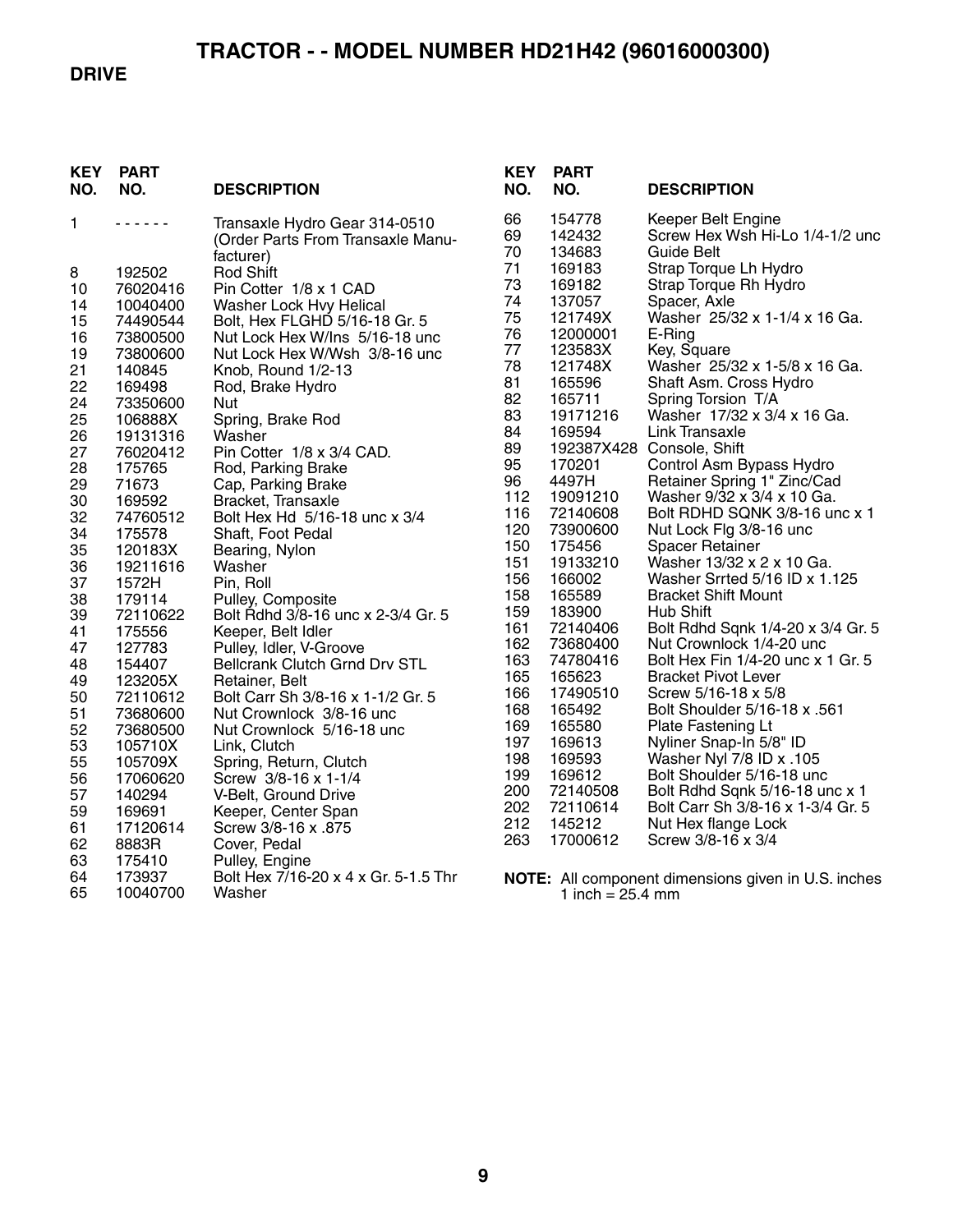## **TRACTOR - - MODEL NUMBER HD21H42 (96016000300) STEERING ASSEMBLY**

![](_page_8_Figure_1.jpeg)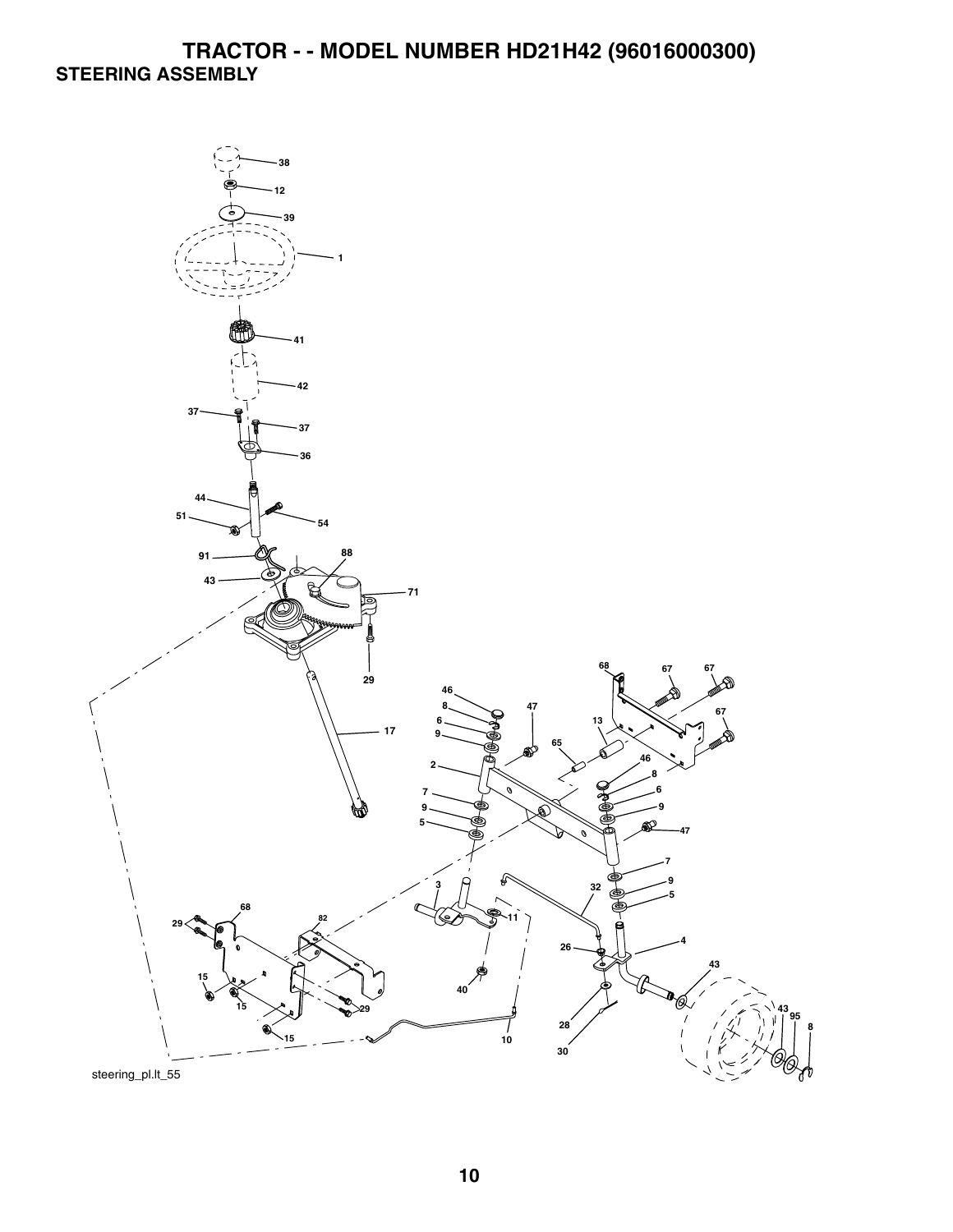**TRACTOR - - MODEL NUMBER HD21H42 (96016000300) STEERING ASSEMBLY** 

| <b>KEY</b><br>NO.                                                                                                                                                                                                                                      | PART<br>NO.                                                                                                                                                                                                                                                                                                                                                                                                                                          | <b>DESCRIPTION</b>                                                                                                                                                                                                                                                                                                                                                                                                                                                                                                                                                                                                                                                                                                                                                                                                                                                                                                                                                                                                                                                 |
|--------------------------------------------------------------------------------------------------------------------------------------------------------------------------------------------------------------------------------------------------------|------------------------------------------------------------------------------------------------------------------------------------------------------------------------------------------------------------------------------------------------------------------------------------------------------------------------------------------------------------------------------------------------------------------------------------------------------|--------------------------------------------------------------------------------------------------------------------------------------------------------------------------------------------------------------------------------------------------------------------------------------------------------------------------------------------------------------------------------------------------------------------------------------------------------------------------------------------------------------------------------------------------------------------------------------------------------------------------------------------------------------------------------------------------------------------------------------------------------------------------------------------------------------------------------------------------------------------------------------------------------------------------------------------------------------------------------------------------------------------------------------------------------------------|
| 1<br>$\overline{c}$<br>3<br>4<br>5<br>6<br>7<br>8<br>9<br>10<br>11<br>12<br>13<br>15<br>17<br>26<br>28<br>29<br>30<br>32<br>36<br>37<br>38<br>39<br>40<br>41<br>42<br>43<br>44<br>46<br>47<br>51<br>54<br>65<br>67<br>71<br>68<br>82<br>88<br>91<br>95 | 186780<br>175131<br>169840<br>169839<br>6266H<br>121748X<br>19272016<br>12000029<br>3366R<br>175121<br>10040600<br>73940800<br>136518<br>145212<br>180641<br>126847X<br>19131416<br>17000612<br>76020412<br>192757<br>155099<br>152927<br>192916<br>19183812<br>73540600<br>186737<br>145054X428<br>121749X<br>180640<br>121232X<br>183226<br>73540400<br>71130420<br>160367<br>72110618<br>175146<br>169827<br>169835<br>175118<br>175553<br>188967 | <b>Wheel Steering</b><br>Axle Asm<br>Spindle Asm LH<br>Spindle Asm RH<br>Bearing Race Thrust Harden<br>Washer 25/32 x 1-5/8 x 16 Ga.<br>Washer 27/32 x 1-1/4 x 16 Ga.<br>Ring Klip #t5304-75<br>Bearing<br>Link Drag<br>Washer Lock Hvy Hlcl Spr 3/8<br>Nut Hex Jam Toplock 1/2-20 UNF<br>Spacer Brg Axle Front<br>Nut Hex Flange Lock<br>Shaft Asm Steering<br><b>Bushing Link Drag</b><br>Washer 13/32 x 7/8 x 16 Ga.<br>Screw 3/8-16 x .75<br>Pin Cotter 1/8 x 3/4<br>Rod Tie<br><b>Bushing Strg</b><br>Screw<br>Insert Cap Strg Wh<br>Washer 9/16 ID x 2 3/8 OD 12 Ga.<br>Crownlock nut<br><b>Adaptor Wheel Strg</b><br>Boot Steering Dash<br>Washer 25/32 x 1 1/4 x 16 Ga.<br><b>Extension Steering Shaft</b><br>Cap Spindle Fr Top Blk<br><b>Fitting Grease</b><br>Nut Crownlock 1/4-28<br>Bolt Hex 1/4-28 UNF x 1-1/4 Gr. 8<br>Spacer Brace Axle<br>Bolt RDHD SQNK 3/8-16 x 2 1/4<br><b>Steering Asm</b><br>Axle, Brace<br><b>Bracket Susp Chassis Front</b><br>Bolt Shoulder 7/16-20 unc<br><b>Clip Steering</b><br>060. Washer Harden .739 x 1.637 x .060 |
|                                                                                                                                                                                                                                                        |                                                                                                                                                                                                                                                                                                                                                                                                                                                      |                                                                                                                                                                                                                                                                                                                                                                                                                                                                                                                                                                                                                                                                                                                                                                                                                                                                                                                                                                                                                                                                    |

**NOTE:** All component dimensions given in U.S. inches 1 inch =  $25.4 \, \text{mm}$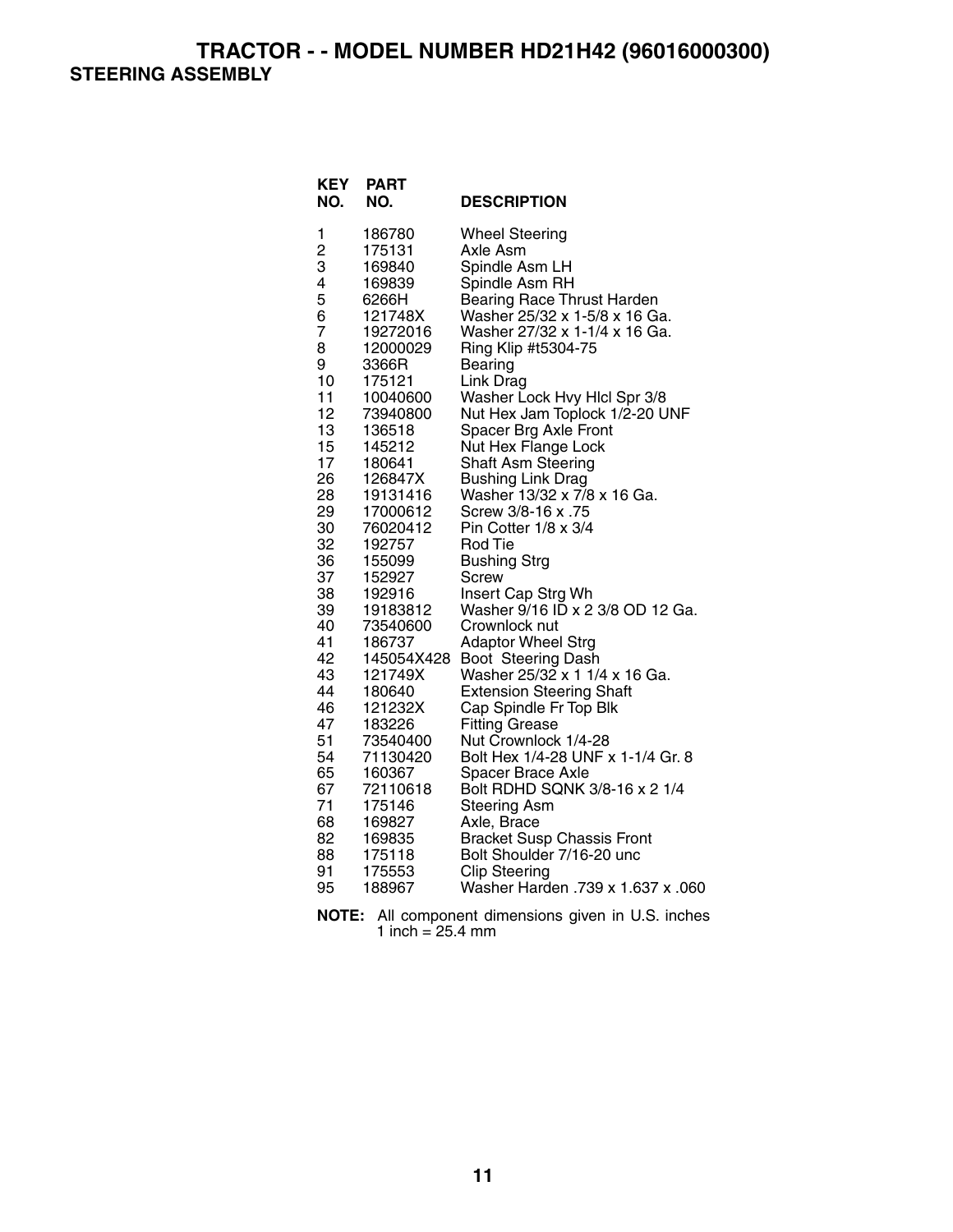## **TRACTOR - - MODEL NUMBER HD21H42 (96016000300) SEAT ASSEMBLY**

![](_page_10_Figure_1.jpeg)

```
seat_lt.knob_13
```

| <b>KEY</b><br>NO. | <b>PART</b><br>NO. | <b>DESCRIPTION</b>             | <b>KEY</b><br>NO. | <b>PART</b><br>NO. | <b>DESCRIPTION</b>                                         |
|-------------------|--------------------|--------------------------------|-------------------|--------------------|------------------------------------------------------------|
|                   | 188712             | Seat                           | 13                | 121248X            | Bushing Snap Blk Nyl 50 ld                                 |
| 2                 | 140551             | Bracket Pivot Seat 8 720       | 14                | 72050412           | Bolt Rdhd Sqnk 1/4-20 x 1-1/2                              |
| 3                 | 71110616           | Bolt Fin Hex 3/8-16 unc x 1    | 15                | 134300             | Spacer Split 28x 88                                        |
|                   | 19131610           | Washer 13/32 x 1 x 10 Ga.      | 16                | 121250X            | Spring Cprsn                                               |
| 5                 | 145006             | Clip Push-In                   | 17                | 123976X            | Nut Lock 1/4 Lge Flg Gr. 5 Zinc                            |
| 6                 | 73800600           | Nut Hex w/Ins. 3/8-16 unc      | 21                | 171852             | Bolt Shoulder 5/16-18 unc                                  |
|                   | 124181X            | Spring Seat Cprsn 2 250 Blk Zi | 22                | 73800500           | Nut Hex Lock W/Ins 5/16-18                                 |
| 8                 | 17000616           | Screw 3/8-16 x 1.5 Smgml       | 24                | 19171912           | Washer 17/32 x 1-3/16 x 12 Ga.                             |
| 9                 | 19131614           | Washer 13/32 x 1 x 14 Ga.      | 25                | 127018X            | Bolt Shoulder 5/16-18 x 62                                 |
| 10                | 182493             | Pan Seat                       |                   |                    |                                                            |
| 11                | 166369             | Knob Seat                      |                   |                    | <b>NOTE:</b> All component dimensions given in U.S. inches |
| 12                | 174648             | <b>Bracket Mounting Switch</b> |                   |                    |                                                            |
|                   |                    |                                |                   |                    | 1 inch = $25.4$ mm                                         |

**12**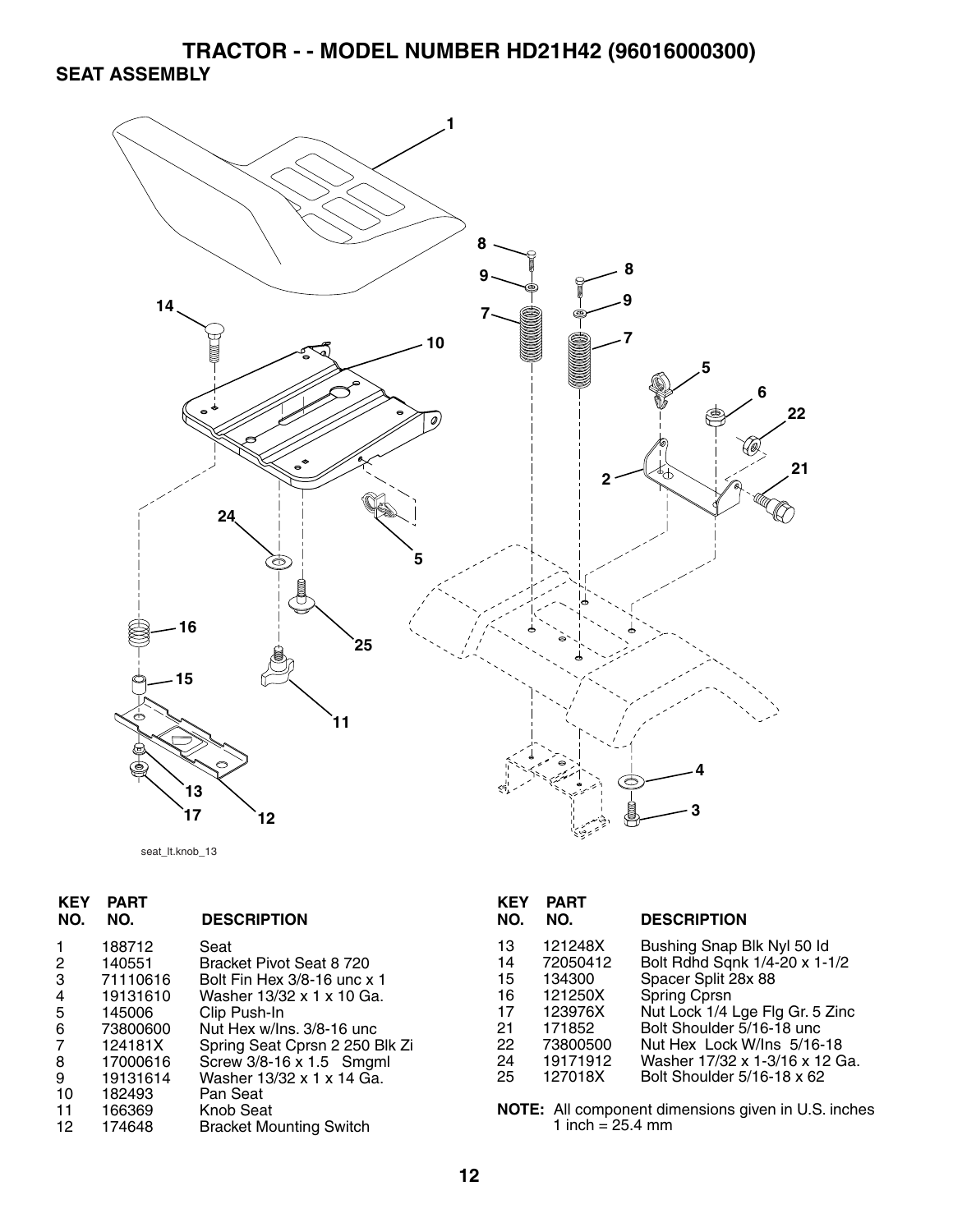**ENGINE** 

![](_page_11_Figure_2.jpeg)

37 137040 Line, Fuel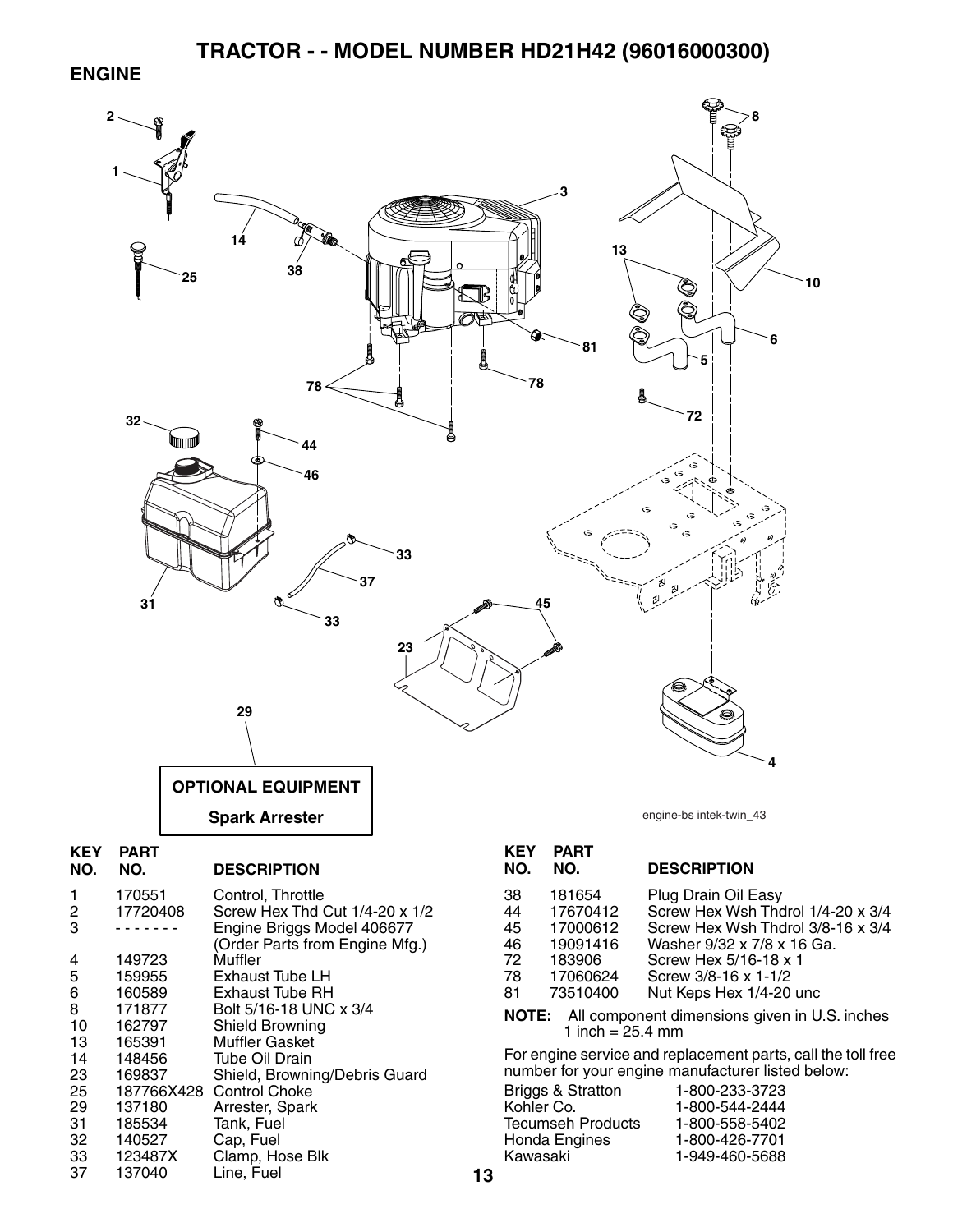## **TRACTOR - - MODEL NUMBER HD21H42 (96016000300) MOWER DECK**

![](_page_12_Picture_1.jpeg)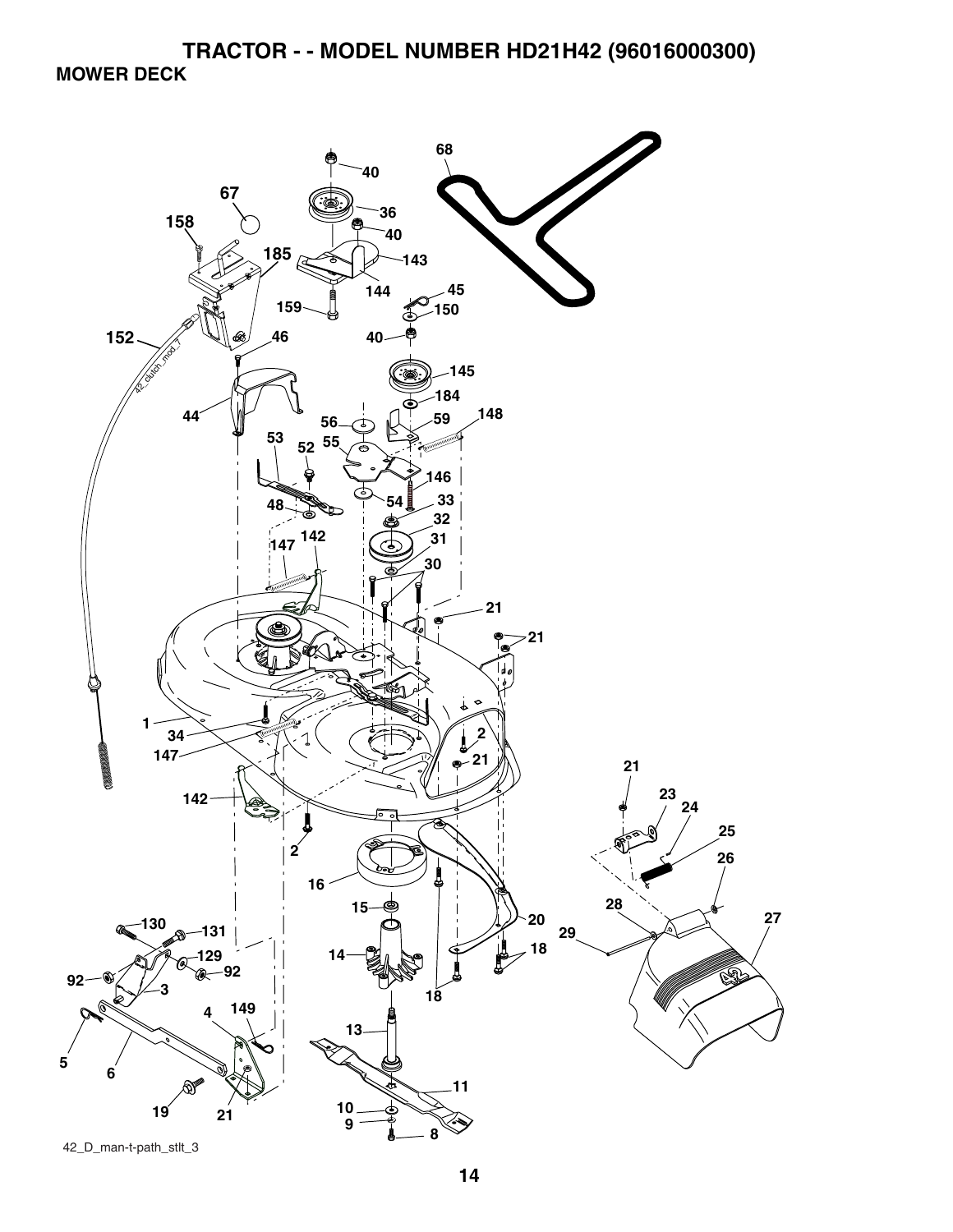## **MOWER DECK**

| <b>KEY</b><br>NO.        | <b>PART</b><br>NO. | <b>DESCRIPTION</b>                   | <b>KEY</b><br>NO. | <b>PART</b><br>NO.        | <b>DESCRIPTION</b>                                         |
|--------------------------|--------------------|--------------------------------------|-------------------|---------------------------|------------------------------------------------------------|
| 1                        | 165892             | Mower Deck Assembly, 42"             | 44                | 140088                    | Guard, Mandrel, LH                                         |
| $\overline{\mathbf{c}}$  | 72140506           | <b>Bolt</b>                          | 45                | 4497H                     | Retainer                                                   |
| 3                        | 138017             | Bracket Asm Fr. Sway Bar 3/42        | 46                | 137729                    | Screw, Thdrol 1/4-20 x 5/8 T                               |
| $\overline{\mathcal{A}}$ | 165460             | Bracket Asm Deck 42" Sway Bar        | 48                | 133944                    | Washer, Hardened                                           |
| 5                        | 4939M              | <b>Retainer Spring</b>               | 52                | 139888                    | Bolt, Shoulder 5/16-18 unc                                 |
| $\,6$                    | 178024             | <b>Bar Sway Deck</b>                 | 53                | 184907                    | Arm Assembly, Pad, Brake                                   |
| $\bf8$                   | 850857             | Bolt 3/8-24 x 1.25 Gr. 8 patched     | 54                | 178515                    | Washer, Hardened                                           |
| 9                        | 10030600           | Washer, Lock                         | 55                | 155046                    | Arm, Idler                                                 |
| 10                       | 140296             | Washer, Hardened                     | 56                | 165723                    | Spacer, Retainer                                           |
|                          |                    | (The following Blades are available) | 59                | 141043                    | <b>Guard TUV Idler</b>                                     |
| 11                       | 138971             | Blade Mower 42" Hi-Lift              | 67                | 106932X                   | Knob Round                                                 |
|                          |                    | (for bagging and discharging)        | 68                | 144959                    | V-Belt, 42" Mower                                          |
| $\sim$ $-$               | 134149             | Blade, Mulching 42" Std              | 92                | 73800600                  | Nut Lock Hex W/Ins 3/8-16 UNC                              |
|                          |                    | (for mulching mowers only)           | 129               | 19131312                  | Washer 13/32 x 13/16 x 12 Ga.                              |
| $\sim$ $-$               | 139775             | Blade Mulching 42" Premium           | 130               | 74780616                  | Bolt Fin Hex 3/8-16 UNC x Gr. 5                            |
|                          |                    | (For better wear when mulching)      | 131               | 72140608                  | Bolt RDHD SQNK 3/8-16 UNC x 1                              |
| 13                       | 137645             | Shaft Assembly, Mandrel, Vented      | 142               | 165890                    | Arm Spring Brake Mower                                     |
| 14                       | 128774             | Housing, Mandrel, Vented             | 143               | 157109                    | Bracket Arm Idler 42"                                      |
| 15                       | 110485X            | Bearing, Ball, Mandrel               | 144               | 158634                    | Keeper Belt 42" Clutch Cable                               |
| 16                       | 174493             | Stripper, Mandrel Deck               | 145               | 165888                    | <b>Pulley Idler Flat</b>                                   |
| 18                       | 72140505           | Bolt, Carriage 5/16-18 x 5/8         | 146               | 171977                    | Bolt Carriage Idler                                        |
| 19                       | 132827             | Bolt, Shoulder                       | 147               | 131335                    | <b>Spring Extension</b>                                    |
| 20                       | 159770             | Baffle, Vortex                       | 148               | 169022                    | Spring Return Idler                                        |
| 21                       | 73680500           | Nut                                  | 149               | 165898                    | <b>Retainer Spring Yellow</b>                              |
| 23                       | 177563             | Bracket, Deflector Mower 42"         | 150               | 19091210                  | Washer 9/32 x 3/4 x 10 Ga.                                 |
| 24                       | 105304X            | Cap, Sleeve 80 x 112 Blk Mower       | 152               | 169676                    | Clutch Cable 42"                                           |
| 25                       | 123713X            | Spring, Torsion, Deflector 2 52      | 158               | 17720408                  | Screw Hex Thd Cut 1/4-20 x 1/2                             |
| 26                       | 110452X            | Nut, Push Phos & Oil                 | 159               | 72140614                  | Bolt Rdhd Sqn 3/8-16 unc x 1-3/4                           |
| 27                       | 130968X428         | Shield, Deflector 42" Blk            | 184               | 19131410                  | Washer 13/32 x 7/8 x 10 Ga.                                |
| 28                       | 19111016           | Washer 11/32 x 5/8 x 16 Ga.          | 185               | 188234                    | Head Asm Cable Clutch                                      |
| 29                       | 131491             | Rod, Hinge 42" 6 75 W/G              | - -               | 130794                    | Mandrel Assembly (Includes Hous-                           |
| 30                       | 173984             | <b>Screw Thdrol</b>                  |                   |                           | ing Shaft and Shaft Hardware Only                          |
| 31                       | 187690             | Washer, Spacer Mower Vented          |                   |                           | - Pulley Not Included)                                     |
| 32                       | 153535             | Pulley, Mandrel                      | - -               | 171639                    | Replacement Mower, Complete                                |
| 33                       | 178342             | Nut, Toplock                         |                   |                           |                                                            |
| 34                       | 72110612           | Bolt Carr SH 3/8-16 x 1-1/2 Gr.5     |                   |                           |                                                            |
| 36                       | 131494             | Pulley, Idler, Flat                  |                   |                           | <b>NOTE:</b> All component dimensions given in U.S. inches |
| 40                       | 73900600           | Nut Lock 3/8-16                      |                   | 1 inch $-$ 25 $\Delta$ mm |                                                            |

1 inch = 25.4 mm